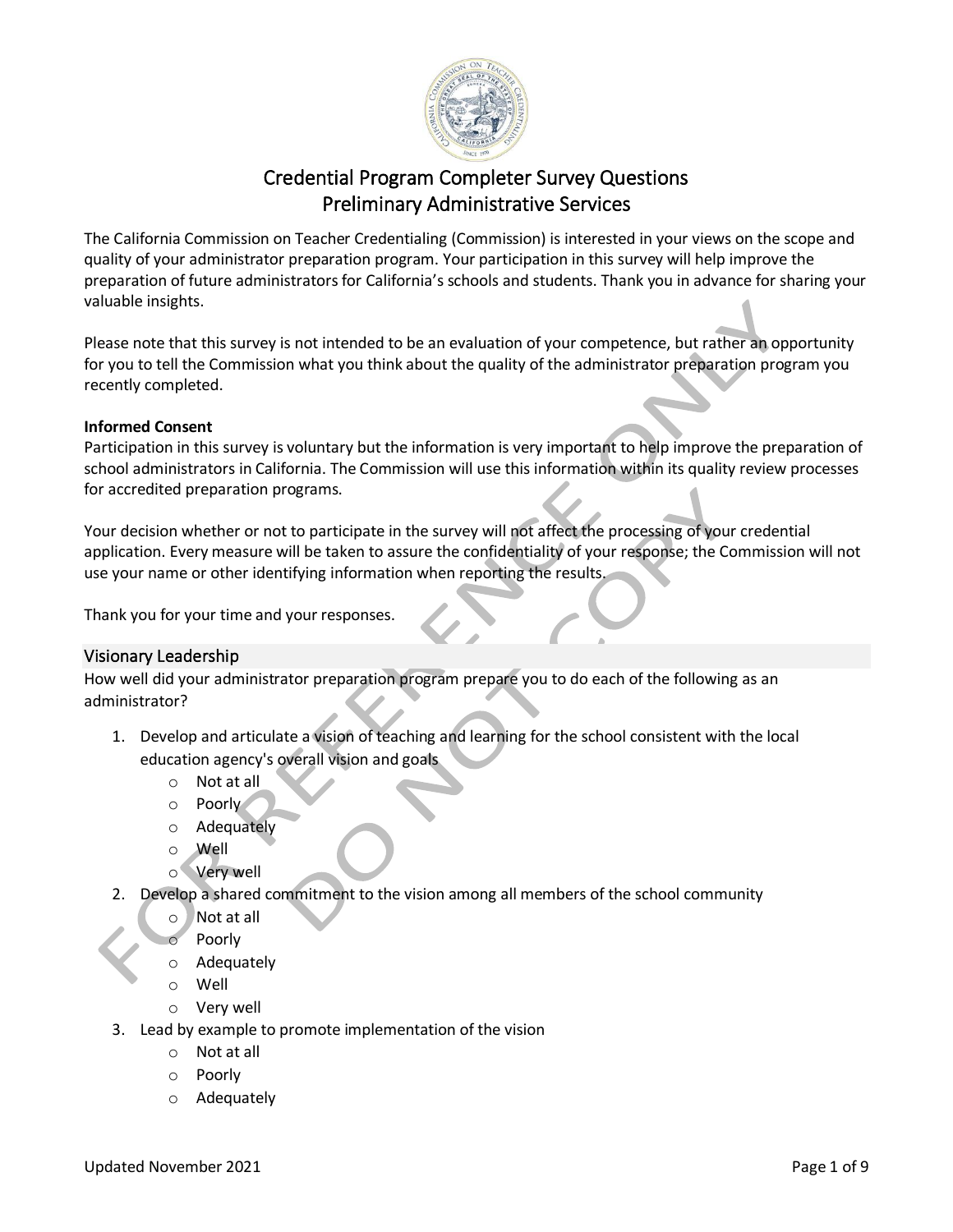

- o Well
- o Very well
- 4. Share leadership with others in the school community
	- o Not at all
	- o Poorly
	- o Adequately
	- o Well
	- o Very well

## Instructional Leadership

How well did your administrator preparation program prepare you to do each of the following as an administrator?

- 5. Promote implementation of K-12 standards, and pedagogical skills, effective instructional practices and student assessments for content instruction
	- o Not at all
	- o Poorly
	- o Adequately
	- o Well
	- o Very well
- 6. Evaluate, analyze, and provide feedback on the effectiveness of classroom instruction to promote student learning and teacher professional growth
	- o Not at all
	- o Poorly
	- o Adequately
	- o Well
	- o Very well
- 7. Demonstrate understanding of the school and community context, including the instructional implications of cultural/linguistic, socioeconomic, and political factors
	- o Not at all
	- o Poorly
	- o Adequately
	- o Well
	- o Very well

Communicate with the school community about school wide outcomes data and improvement goals

- o Not at all
- o Poorly
- o Adequately
- o Well
- o Very well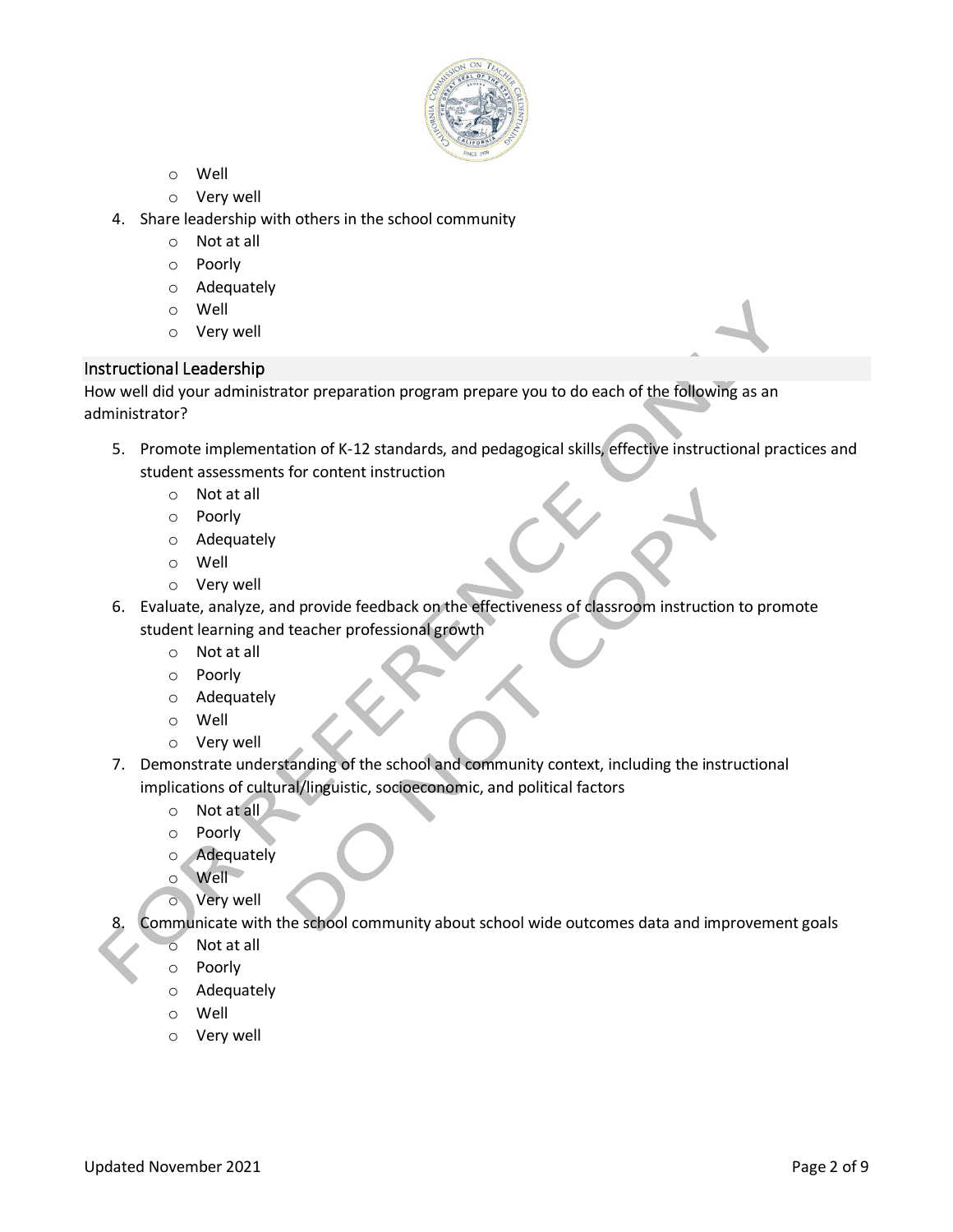

## School Improvement Leadership

How well did your administrator preparation program prepare you to do each of the following as an administrator?

- 9. Work with others to identify student and school needs and develop a data-based school growth plan
	- o Not at all
	- o Poorly
	- o Adequately
	- o Well
	- o Very well
- 10. Implement change strategies based on current, relevant theories and best practices in school improvement
	- o Not at all
	- o Poorly
	- o Adequately
	- o Well
	- o Very well
- 11. Identify and use available human, fiscal, and material resources to implement the school growth plan
	- o Not at all
	- o Poorly
	- o Adequately
	- o Well
	- o Very well
- 12. Institute a collaborative, ongoing process of monitoring and revising the growth plan based on student outcome
	- o Not at all
	- o Poorly
	- o Adequately
	- o Well
	- o Very well

## Professional Learning and Growth Leadership

How well did your administrator preparation program prepare you to do each of the following as an administrator?

13. Model life-long learning and job-related professional growth

- o Not at all
- o Poorly
- o Adequately
- o Well
- o Very well

14. Help teachers improve their individual professional practice through professional growth activities

o Not at all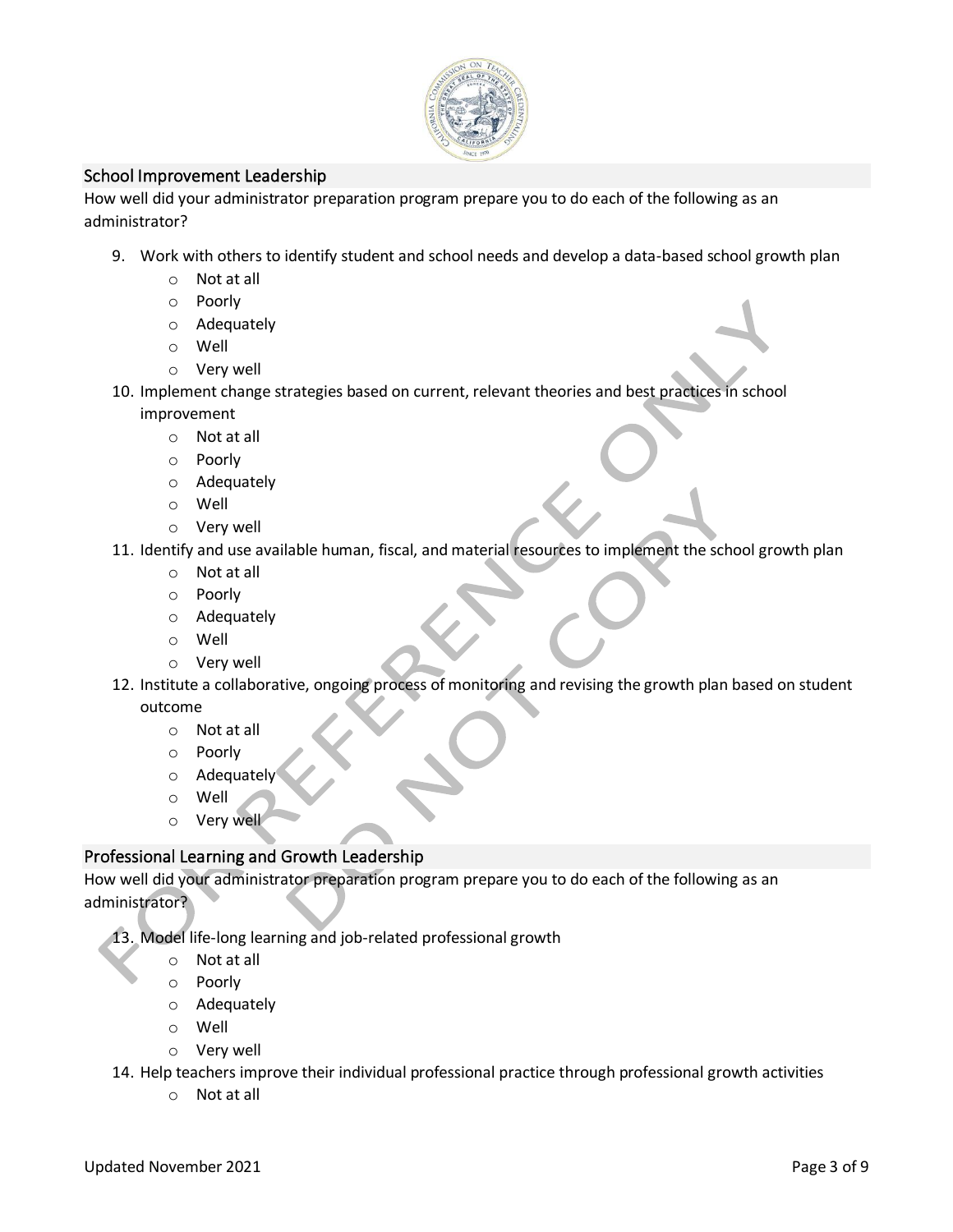

- o Poorly
- o Adequately
- o Well
- o Very well
- 15. Identify and facilitate a variety of professional and personal growth opportunities for faculty, staff, parents, and other members of the school community in support of the educational program
	- o Not at all
	- o Poorly
	- o Adequately
	- o Well
	- o Very well

#### Organizational and Systems Leadership

How well did your administrator preparation program prepare you to do each of the following as an administrator?

- 16. Understand and manage the complex interaction of all of the school's systems to promote teaching and learning
	- o Not at all
	- o Poorly
	- o Adequately
	- o Well
	- o Very well
- 17. Develop, implement, and monitor the school's budget
	- o Not at all
	- o Poorly
	- o Adequately
	- o Well
	- o Very well
- 18. Implement California school laws, guidelines, and other relevant federal, state, and local requirements and regulations
	- o Not at all
	- o Poorly
	- o Adequately
	- o Well
		- Very well

## Community Leadership

How well did your administrator preparation program prepare you to do each of the following as an administrator?

- 19. Represent and promote the school's accomplishments and needs to the LEA and the public
	- o Not at all
	- o Poorly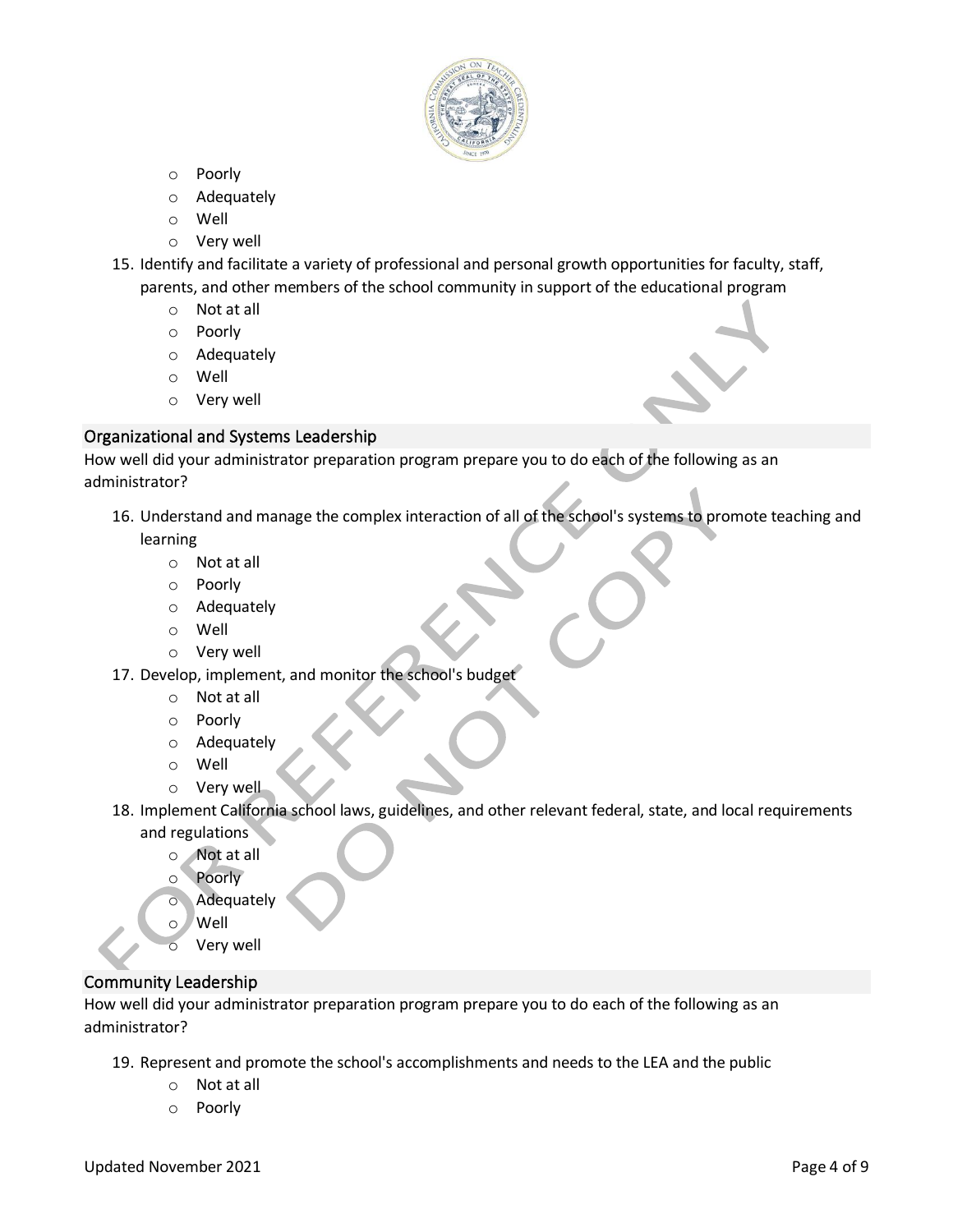

- o Adequately
- o Well
- o Very well
- 20. Engage the community in helping achieve the school's vision and goals
	- o Not at all
	- o Poorly
	- o Adequately
	- o Well
	- o Very well

## Field-based Experience and Other Program Experiences

- 21. Were your field-based experiences: (check all that apply)
	- o Helpful to understanding the day to day roles and responsibilities of a school administrator?
	- $\circ$  Helpful to understanding the long term roles and responsibilities of a school administrator
	- o Helpful in providing an opportunity to practice the job role of a school administrator?
	- o Related to the administrator job role that you plan to seek?
	- o Sufficient?
	- o My program did not provide field experiences.
- 22. My program supervisor: (check all that apply)
	- o Was an excellent mentor
	- o Was experienced and effective
	- o Understood current educational theory
	- o Helped me develop problem solving processes that led to my success
	- o Helped me develop collegial practices that led to my success
	- o Was well versed in helping me work through problems in educational leadership
	- o Promoted reflective practice
	- o I did not have a program supervisor.
- 23. My program supervisor provided consistent feedback.
	- o Strongly disagree
	- o Disagree
	- o Neutral
	- o Agree
		- Strongly agree
	- o I did not have a program supervisor
- 24. My field-based supervisor provided consistent feedback.
	- o Strongly disagree
	- o Disagree
	- o Neutral
	- o Agree
	- o Strongly agree
	- o I did not have a field-based supervisor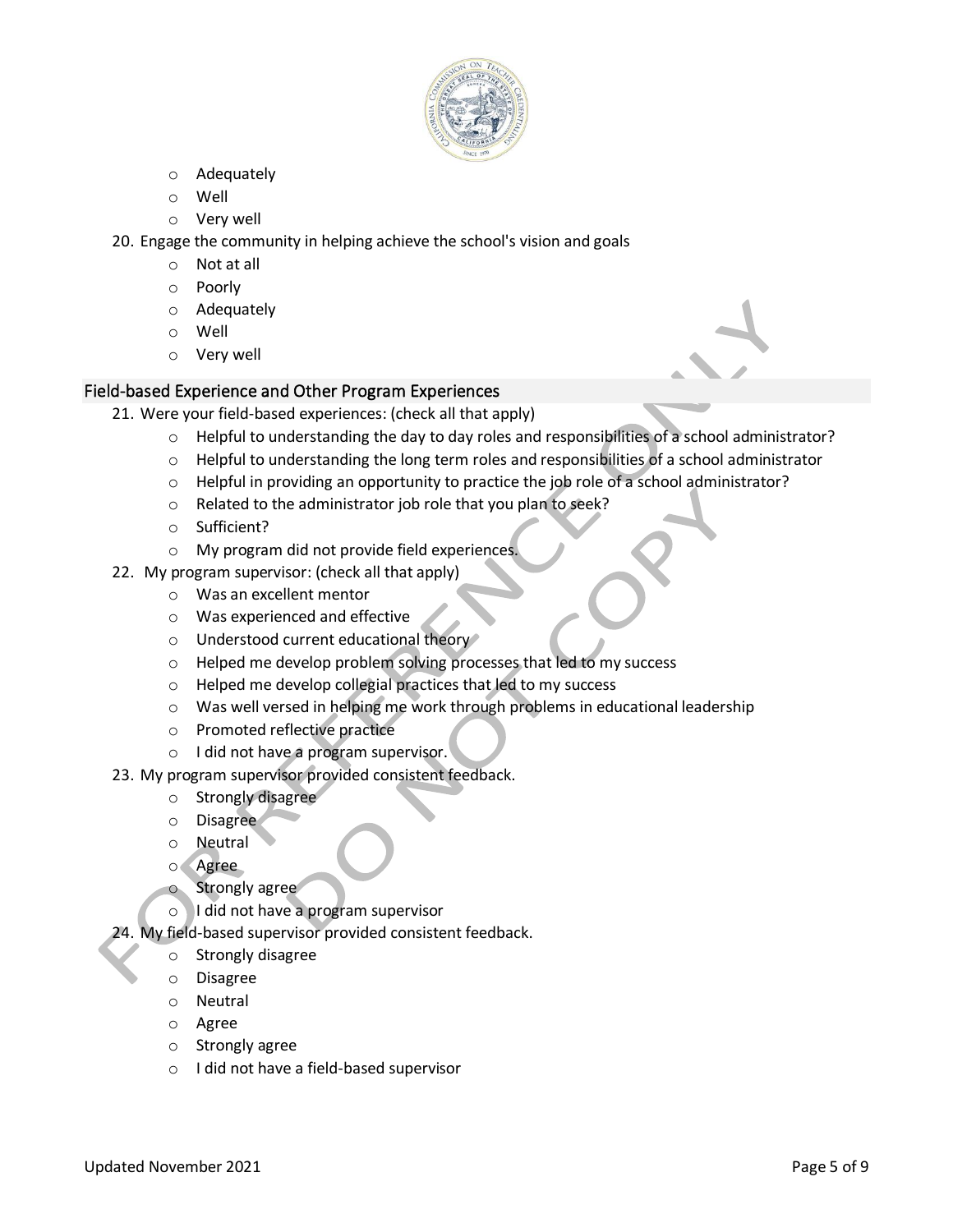

- 25. I received individualized mentoring and professional development with knowledgeable program supervisor.
	- o Strongly disagree
	- o Disagree
	- o Neutral
	- o Agree
	- o Strongly agree
	- o I did not have a program supervisor
- 26. The field-based experiences I completed during my program helped prepare me for my role as a school leader.
	- o Strongly disagree
	- o Disagree
	- o Neutral
	- o Agree
	- o Strongly agree
	- o I did not have field-based experiences in my program
- 27. My field-based experiences allowed me to practice and apply my knowledge of leadership acquired
	- through my program's coursework.
		- o Strongly disagree
		- o Disagree
		- o Neutral
		- o Agree
		- o Strongly agree
		- o I did not have field-based experiences in my program
- 28. Approximately how much time did you spend doing supervised fieldwork?
	- o Less than 100 hours
	- $\circ$  100–299 hours
	- o 300–599 hours
	- o 600–799 hours
	- o 800 hours or more
	- o I did not do any supervised field work
- 29. About how often did you communicate with your program supervisor about issues related to your

practice?

- o Less than once per month
- Once per month
- o Twice per month
- o Once per week
- o 2-3 times per week
- o Daily
- o Never or I did not have a program supervisor
- 30. About how often did you receive support in the field from your program supervisor?
	- o Less than once per month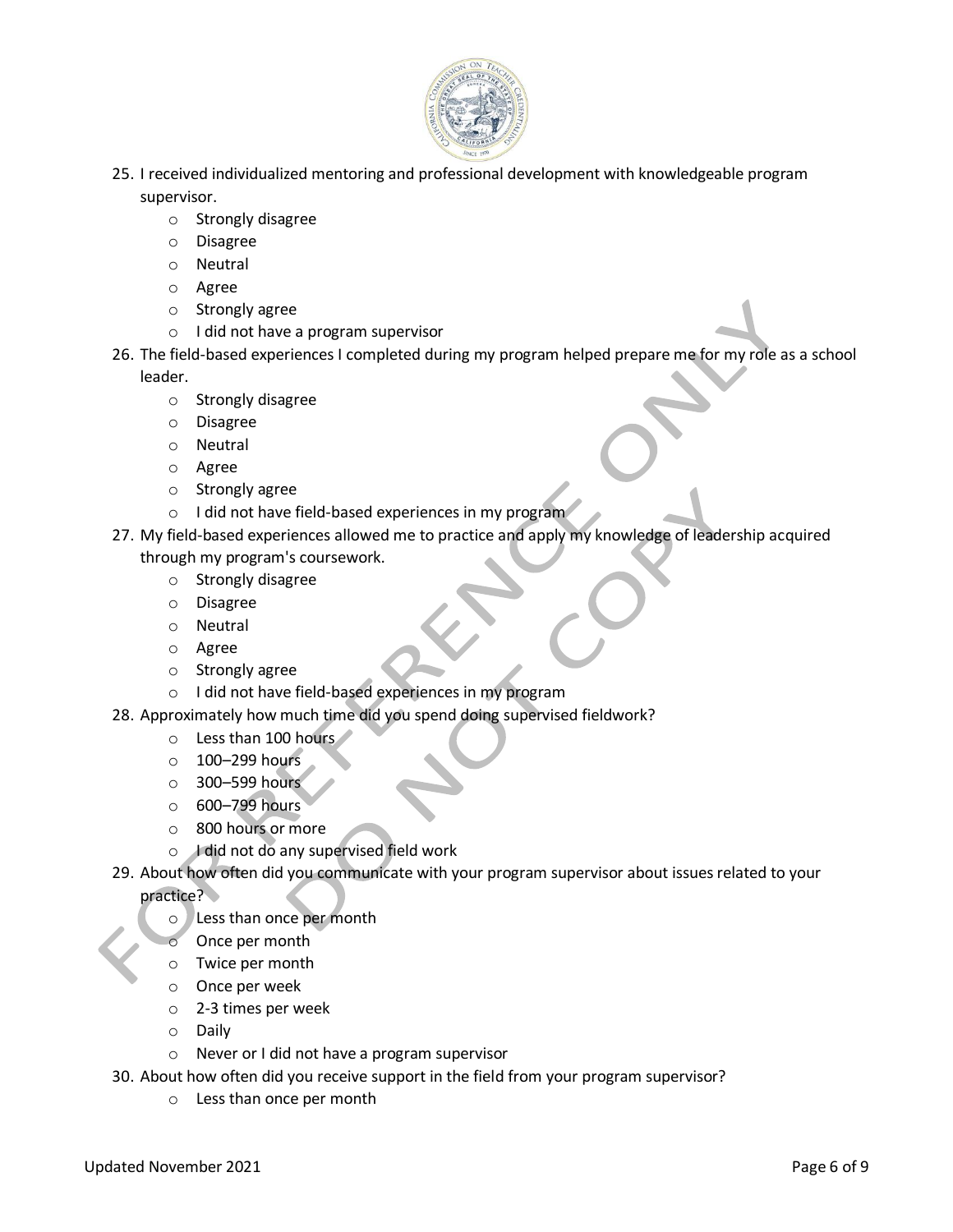

- o Once per month
- o Twice per month
- o Once per week
- o 2-3 times per week
- o Daily
- o Never or I did not have a program supervisor

#### Performance Assessment

- 31. The following questions are related to how well your program prepared and supported you in developing your submission for the Administrator Performance Assessment (APA) requirement:
	- a. How well did your preparation program prepare you to complete the APA in your content area?
		- o Not at all
		- o Poorly
		- o Adequately
		- o Well
		- o Very well
	- b. How well did your preparation program help you understand the purpose of the APA?
		- o Not at all
		- o Poorly
		- o Adequately
		- o Well
		- o Very well
	- c. How well did your preparation program help you understand the specific APA tasks?
		- o Not at all
		- o Poorly
		- o Adequately
		- o Well
		- o Very well
	- d. How well did your preparation program help you understand the APA scoring rubrics?
		- o Not at all
		- o Poorly
		- Adequately
		- o Well
		- o Very well
		- How well did your preparation program help you understand the APA submission and scoring processes?
			- o Not at all
			- o Poorly
			- o Adequately
			- o Well
			- o Very well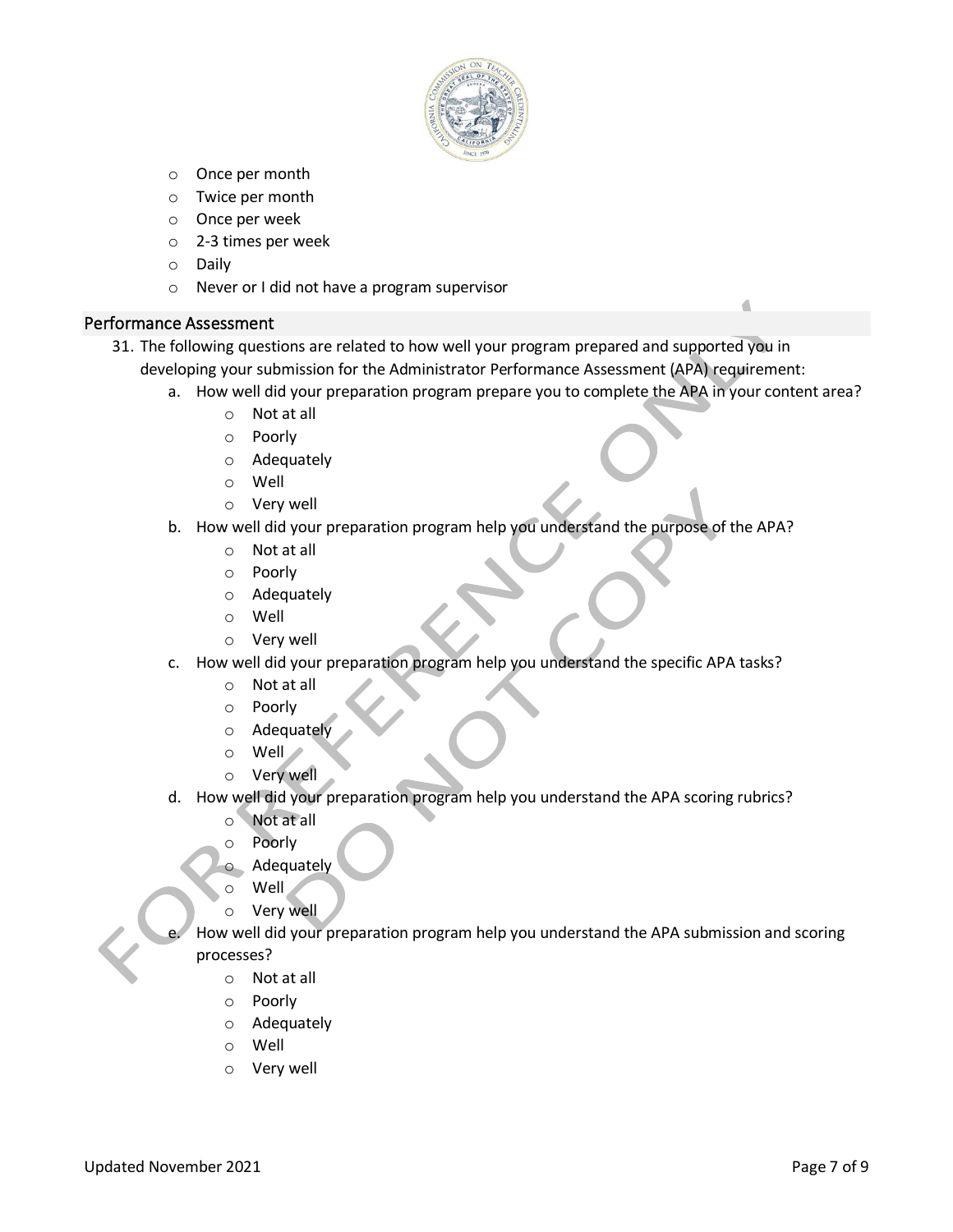

- f. (If applicable) If you were not successful in your first attempt at meeting the APA requirement, how well did your program provide remediation to prepare you for resubmission?
	- o Not at all
	- o Poorly
	- o Adequately
	- o Well
	- o Very well

## Your Overall Program Summary

- 32. Overall, how well do you think your program prepare you to become school leaders?
	- o Poorly
	- o Adequately
	- o Very well
	- o No opinion, or decline to state
- 33. How effective was your preparation program at helping you develop the skills and tools you needed to become a school leader?
	- o Ineffective
	- o Somewhat effective
	- o Effective
	- o Very effective
	- o No opinion, or decline to state
- 34. Please indicate the reason, or reasons, you enrolled in and completed the Preliminary Administrative Services program. (check all that apply)
	- o Want to get a position as a school administrator
	- $\circ$  Have a position as a school, district, or county office administrator (completed the program as an Administrative Intern)
	- o Want to get a position as a district office or county office administrator
	- o Wanted to earn a Master's degree
	- o Wanted to earn units for the salary schedule
	- o Other
- 35. Which of these best describes your primary job role while you were preparing to be a school leader?
	- o General Education Teacher
	- **Special Education Teacher**
	- Counselor or other Pupil Personnel Services role
	- School Nurse, Teacher Librarian, or Speech Language Pathologist
	- o Mentor/Master/Teacher Leader
	- o School Administrator (Intern program)
	- o Other

## **Demographics**

36. Are you Hispanic or Latino?

- o No, not Hispanic or Latino
- o Yes, Hispanic or Latino